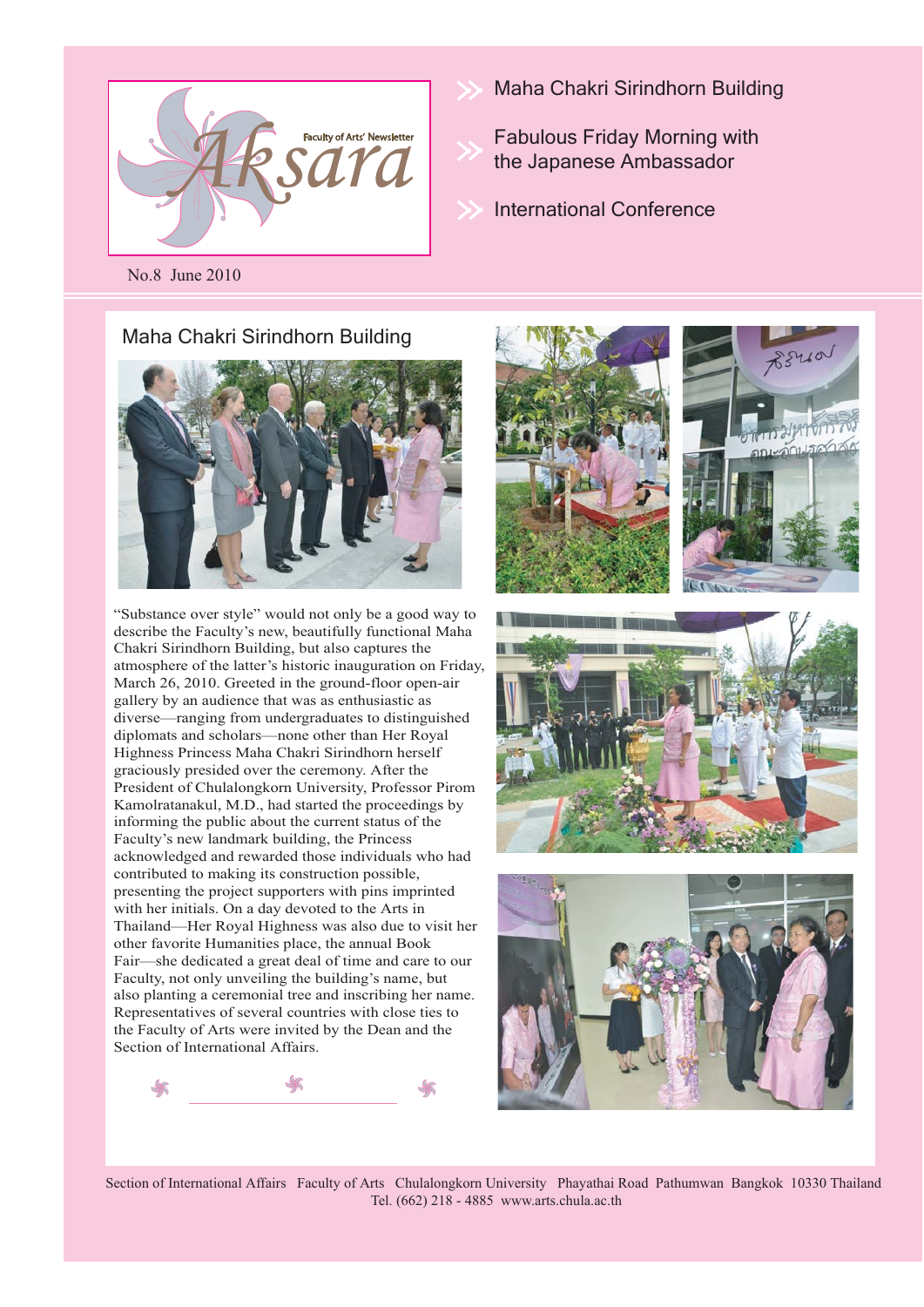

### Maha Chakri Sirindhorn Building (continued)



His Excellency Guan Mu, the Ambassador of the Republic of China, His Excellency Kyoji Komachi, the Ambassador of Japan, Mr. James Entwistle, Deputy Chief of Mission, U.S. Embassy, Mr. John Paul Schutte, Cultural Attaché, U.S. Embassy, Mr. Stefan Duppel, Head of Mission, Embassy of Germany, and Mrs. Anne-Emmanuelle Grossi, Attaché de Cooteration Pour le Francais, Embassy of France were granted an audience with the Princess, who proceeded to take them on a brief personal tour of the new building. The dignitaries had a chance to admire the elegant functionality of the place in general as well as the history exhibition on the second floor in particular, before being shown two real academic jewels of the Maha Chakri Sirindhorn Building on the eight floor. Her Royal Highness officially opened the Confucius Institute and the Sirindhorn Thai Language Center. Bridging Thai and international scholarship, as well as language studies and culture, this last act suitably symbolizes the character of the whole ceremony; the University, thanks to Her Royal Highness's immense kindness, gained a new place of diversity, friendship, and in-depth scholarship and teaching. $\frac{1}{\sqrt{2}}$ 

# Fabulous Friday Morning with for Administration, Assistant Professor the Japanese Ambassador



In the morning of Friday, February 12, 2010, the Faculty of Arts was honored by a visit from the Japanese Ambassador, His Excellency Kyoji Komachi, and his wife. The dignitaries had been invited by the Dean, Assistant Professor Dr. Prapod Assavavirulhakarn, the Section of International Affairs under Associate Professor Surapeepan Chatraporn, and the Japanese Section of the Department of Eastern Languages.

The status of this rare visit was underscored by the veritable collection of hosts. His Excellency Mr. Komachi and his wife were greeted with a warm welcome from virtually everybody in our Faculty associated with Japan and the study of it: the Dean, Assistant Professor Dr. Prapod Assavavirulhakarn; the Deputy Dean for International Affairs, Associate Professor Surapeepan Chatraporn; the Deputy Dean for Research, Associate Professor Dr. Kingkarn Thepkanjana; the Deputy Dean

Kongkarn Tavetheekul; the Deputy Dean for Student Affairs, Assistant Professor Sankavat Pradithpongse; the Head of the Department of Eastern Languages, Assistant Professor Dr. Voravudhi Chirasombutti; the Head of the Japanese Section, Ajarn Namthip Methasate; the Faculty staff of the Japanese Section, and the students. Over 120 of the latter, both Japanese minors and majors from the regular undergraduate program, the BALAC international program and the graduate program welcomed the distinguished visitors in room 105, Maha Chulalongkorn Building, actively participating in the questionand-answer session and listening attentively to the Ambassador's words.





Upon arrival, the Ambassador and his wife had embarked on a special tour of the historic Maha Chulalongkorn Building with the Dean himself as the special guide who provided anecdotes from his days as a student at the Faculty as a particular treat. After the brief but comprehensive tour (plus a glimpse of the new Maha Chakri Sirindhorn Building from the second floor of the Maha Chulalongkorn Building), the tour party proceeded to room 105, where students were waiting to greet the Ambassador and his wife. In the question-answer session, arranged by Dr. Duantem Krisdathanont and moderated by MCs, Ms. Wilasinee Songsri and Mr. Arnon Buasaengtham, the Ambassador and his wife kindly answered every single question from the students—both in Japanese and in English—ranging from inquiries about Japanese culture, Thai affairs, Japanese and Thai relations to the issue of prospects for further studies on the graduate level in Japan, a question that made every student visibly perk up with interest.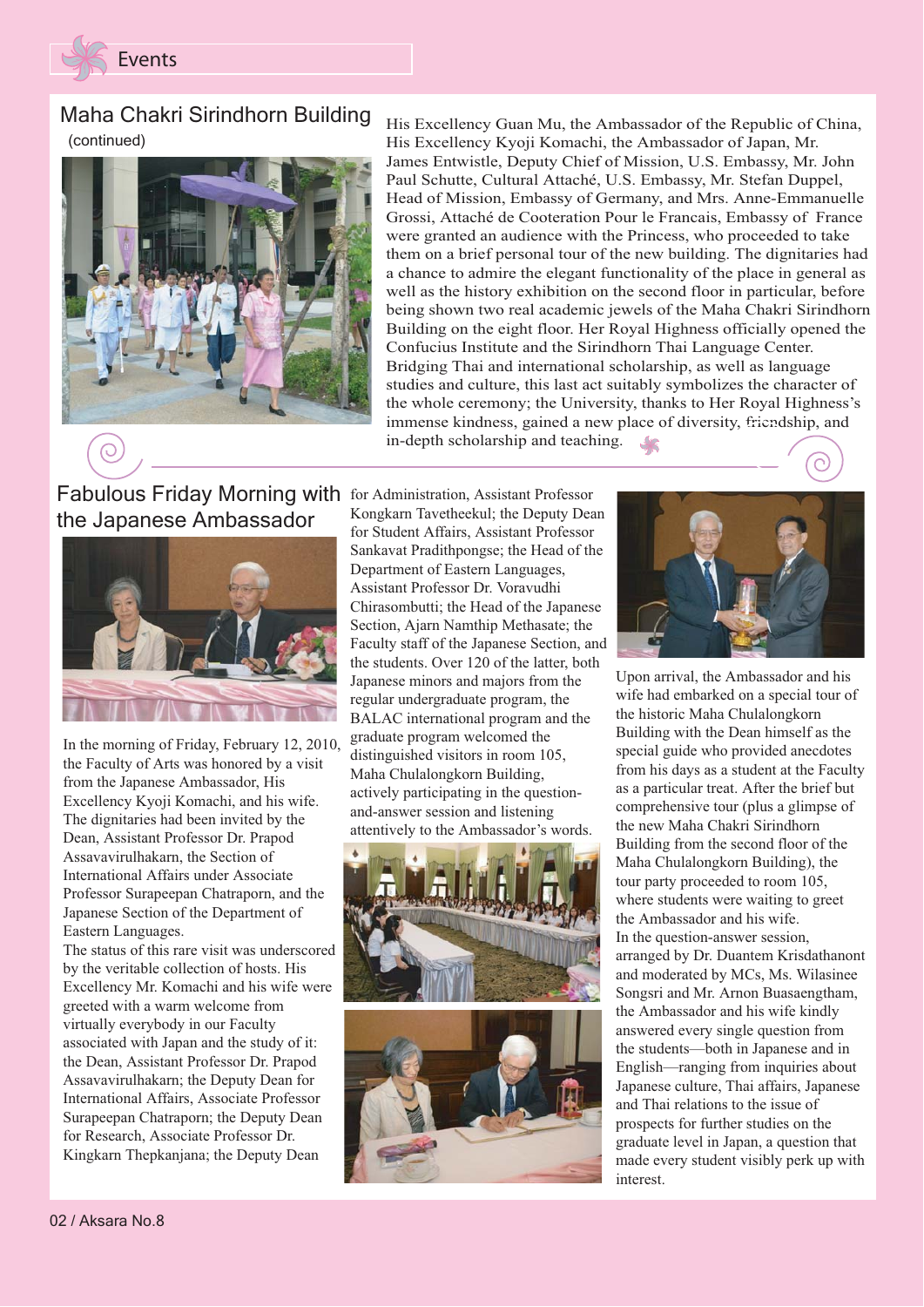Fabulous Friday Morning with the Japanese Ambassador

(continued)



Regarding culture, when asked about culture shock, His Excellency advised the students that from his personal experience, culture shock could simply be overcome with respect and understanding. Confronted with the classic question about what he liked most about Thailand and its culture, the Ambassador said that he found Thai people's hospitality most impressive, and the Ambassador's wife added that to her Thai people are serene and beautiful (this was greeted with smiles and giggles from the students). Having said so, His Excellency Mr. Komachi also showed us true Japanese hospitality by generously proposing an invitation for students and faculty to join the Hinamatsuri festival celebration (the Japanese doll festival on Girl's day) on March 3, at his residence, generating an enthusiastic response from the students and the faculty members who could still remember how delicious the 'kaki' (Japanese plum) was from the previous visit to his residence.The exuberant session ended impressively with the students seeing the Ambassador and his wife off by singing the Faculty of Arts' song, March Aksorn, making the visit memorable to all who were present. Although this Japan-themed gathering was short, only about an hour, it is clear that the memory of it, peppered with smiles and laughter, will linger on well for a long time.

### International Conference



The Faculty of Arts in collaboration with the Embassy of India held an international conference on "Archaeology of Buddhism in Asia" from March 31 to April 1, 2010 at the Dipak E. Jain Hall, Sasa International House and Pathumwan Prinecss Hotel Dean Dr. Prapod Assavavirulhakarn and His Excellency Pinak Ranjan Chakravarty together with his wife, Dr. Radharani Chakravarty, co-presided over the opening ceremony and the lighting of the lamp in the Indian tradition. The conference, fully funded by the Embassy of India, and organized by staff members of the Section of International Affairs, Faculty of Arts, Chulalongkorn University was a pioneering attempt in Thailand at initiating academic dialogue and discussion on the Archaeology of Buddhism in Asia. As the lively exchanges during the two-day conference indicated, there was active participation from the audience, which included faculty members of Chulalongkorn University, researchers, archaeologists from the Fine Arts Department of Thailand and Friends of the Museum, Bangkok.

Among the invited speakers and presenters were, for instance, Dr. Gautam Sengupta, Director General, Archaeology Survey of India, Prof. A Jamkhedkar, Director of K.J. Somaiya Center for South & South East Asian Studies, Mumbai, Prof. Dr. Himanshu Prabha Ray, Conference Director from JNU, Dr. Chedha Tingsanchali, Silapakorn University, Capt. Boonyarit Chaisuwan, Office of Fine Arts, Pluket, Dr. Sisit Charoengwongsa, SPAFA, and Dr. Bunchar Pongpanich, M.D., Buddhadasa Bhikku Museum. Each session was smoothly run by MCs Dr. Ingo Peters, and Ajarn Mathurin Leelasadthakul.

#### We are at Your Service.

The Committee Members of the Section of International Affairs, which comprises Deputy Dean Surapeepan Chatraporn, Dr. Brett Farmer, Charunee Hongcharu, Dr. Duantem Krisdathanont, Dr. Ingo Peters, Dr. Julispong Chularatana, Dr. Nurida Hayiyakoh, Pawit Mahasarinand, Dr. Piriyadit Manit, Dr. Saseporn Petcharpiruch, Dr. Sirivan Chulakorn, Mathurin Leelasetakul, Wipada Petcharak, and Walailuk Chorpankul as secretary, welcome advice and suggestions concerning any plans and activities. We aim to encourage a fully internationalized environment and to promote increased networking with overseas institutions and scholars. If you would like to talk to us, you can contact any of the committee members. We would be very happy to hear from you and cooperate closely with you.